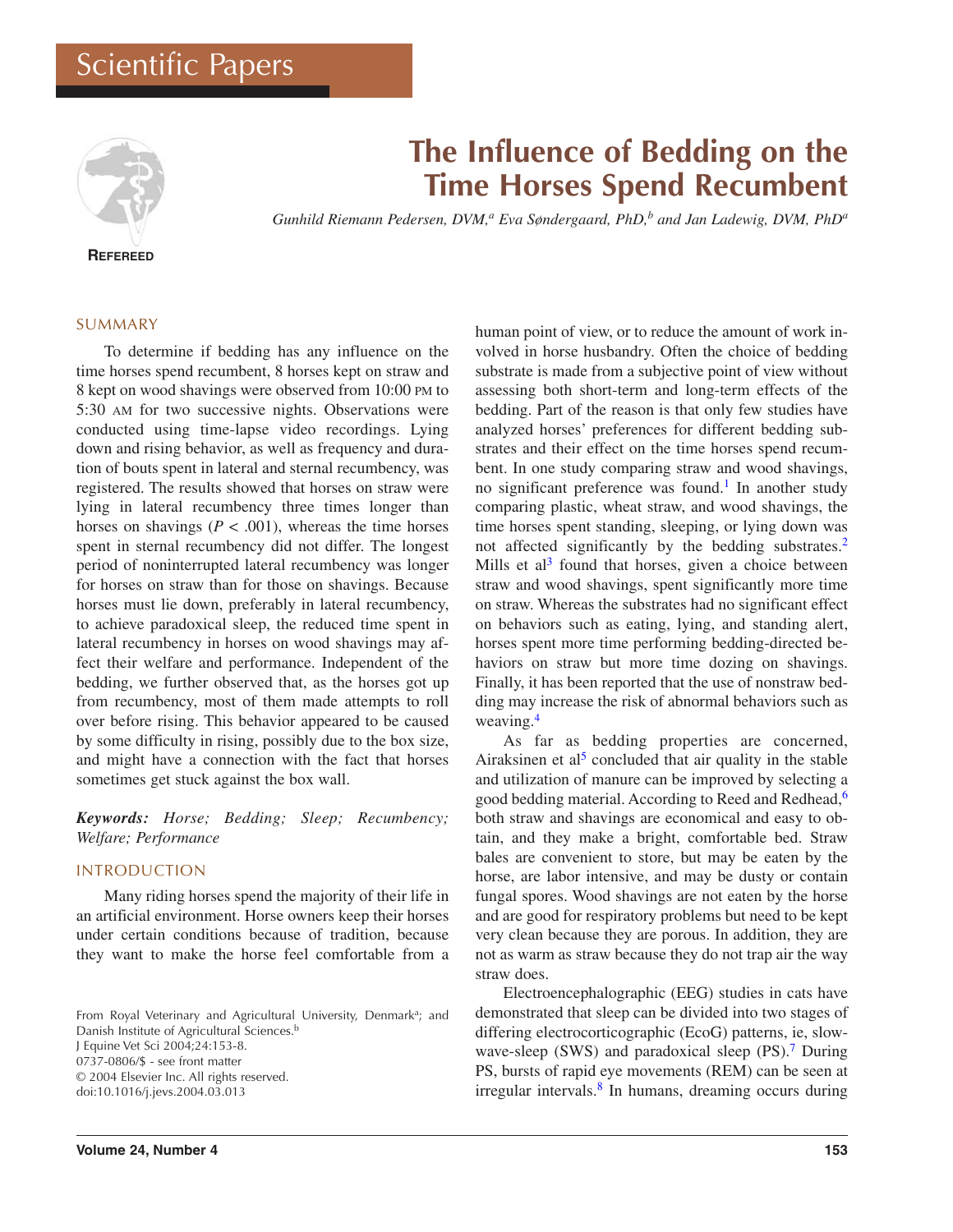this stage.<sup>9,10</sup> Horses are able to sleep while standing,<sup>11</sup> but in this position they only go into SWS[.14-](#page-5-0)16 During PS there is a complete abolition of muscular tone of antigravity muscles and of neck muscles, as shown in cats.<sup>17</sup> In horses, there is a gradual loss of muscular tone until the middle of the recorded SWS period, whence it decreases to a negligible amount during  $PS<sup>15</sup>$  $PS<sup>15</sup>$  $PS<sup>15</sup>$  Consequently, muscular tone disappears entirely at the onset of PS.18 Horses are unable to complete a sleeping cycle without lying down to enter  $PS$ .<sup>[8,1](#page-5-0)9,20</sup> They normally fall asleep while standing and, when they feel confident about their environment, lie down in sternocostal recum-bency.<sup>[8](#page-5-0)</sup> Thereafter, they proceed to lateral recumbency and enter  $PS.14,19$  $PS.14,19$  $PS.14,19$  Dallaire and Ruckebusch<sup>[18](#page-5-0)</sup> demonstrated that the SWS state was infrequent in the standing animal and most often occurred during sternocostal recumbency with the head resting or not on the ground. PS occurred in both sternocostal and lateral recumbency, although the animal frequently had to readjust its position into sternocostal recumbency due to the disappearance of neck muscular tone.

The sleep pattern of horses depends on many circumstances, such as age,  $21-23$  $21-23$  diet,  $16$  and familiarity with the environment. When horses are put outdoors it may take some days before they lie down. If one horse that is familiar with the environment lies down, the others usually follow. $8,13$  Dallaire and Ruckebusch<sup>[16](#page-5-0)</sup> subjected three horses to a four-day period of perceptual (visual and auditive) deprivation. After this period total sleep time increased due to an augmentation of both SWS and PS. Finally, there is large individual variation between horses in the time they spend recumbent and sleeping.<sup>[15](#page-5-0)</sup>

Horses spend 11% to 20% of the total time in re-cumbency.<sup>[11,](#page-5-0)15</sup> Lateral recumbency represents about  $20\%$ of total recumbency time, and uninterrupted periods of lateral recumbency vary from 1 to 13 minutes (mean, 4.6 min).<sup>14,16</sup> Steinhart<sup>[11](#page-5-0)</sup> found that the mean length of uninterrupted lateral recumbency periods was 23 minutes, the longest period being one hour. Total sleeping time in the stabled horse averages 3 to 5 hours per day or 15% of the total time. $8,13,16$  Keiper and Keenan<sup>24</sup> found similar time budgets in feral horses that were recumbent approximately 26% of the night. PS is about 17% to 25% of total sleeping time, and the mean length of a single PS period is 4 to 4.8 minutes. $13,18$  $13,18$ 

In stabled horses sleep is mainly nocturnal and occurs during three to seven periods during the night. $8,13,16$  $8,13,16$ Ruckebusch<sup>13</sup> observed that neither sleep nor recumbency occurred during daytime in three ponies observed for a month and, in another experiment conducted on horses, PS occurred only during nighttime.<sup>[15](#page-5-0)</sup> A group of ponies observed for more than a month between 8:45 AM

and 4:45 PM spent only 1% of the daytime recumbent.<sup>[25](#page-5-0)</sup> The maximum concentration of sleep occurs from 12:00 AM to 4:00 AM. [8,1](#page-5-0)6,18,24

The purpose of this study was to examine two groups of horses in a familiar environment, one group kept on a bedding consisting of straw, and the other kept on wood shavings, and to determine if there was any difference between the two groups in the time they spend recumbent.

# MATERIALS AND METHODS

**Housing.** The study was conducted in one of the biggest riding clubs in Denmark, housing about 150 horses. The 18 horses used in the study stood in three different parts of the stable. They were all stabled in boxes measuring  $3 \times 3$  m and subjected to the same feeding and management routine. They were unable to see their nextdoor neighbor because of a tall wooden board, but they were able to see the horses stabled on the opposite side of the corridor through bars. Nine horses were stabled on wheat straw  $(-15 \text{ cm long}, \text{ dry matter content } 87-88\%)$ and nine on oven-dried wood shavings (80% spruce and 20% pine, dry matter content 82%).

**Animals.** All horses used in the study were privately owned. They had been kept in the boxes in which they were observed a minimum of three weeks. Three of the horses were mares and 15 were geldings. Most of them were Danish Warmblood used for dressage riding. Their ages ranged from 5 to 18 years (mean, 10.6 y) and their height ranged from 1.60 to 1.76 m (mean, 1.68 m). All horses wore a blanket. Age and sex distribution between the two groups is shown in [Table 1.](#page-2-0)

**Management.** The stalls of horses stabled on straw were mucked out on Mondays and Thursdays, and stalls of those stabled on shavings were mucked out on Tuesdays and Fridays. Every morning fresh straw or shavings were added to the stalls. At 6:30 AM, 10:45 AM, and 4:30 PM, they were fed a mixture of oats and a supplement, and hay (dry or silage).

**Recordings.** The activity of each horse was recorded on a time-lapse video recorder set at one-fourth of normal speed. The video camera was mounted in the upper corner of the box. The light source was an infrared lamp placed in the middle of the corridor. The red light was chosen because of its low interference with the circadian rhythm of the animals.<sup>[26](#page-5-0)</sup> Recordings were made between 10:00 PM and 5:30 AM, ie, when the lights were turned off until the caretaker arrived in the morning. Four horses were observed each night, except for two nights when only two horses were observed, and each night, an equal number of horses on shavings and on straw were observed. Recordings were done for two successive nights, starting on Mondays and Thursdays. This schedule meant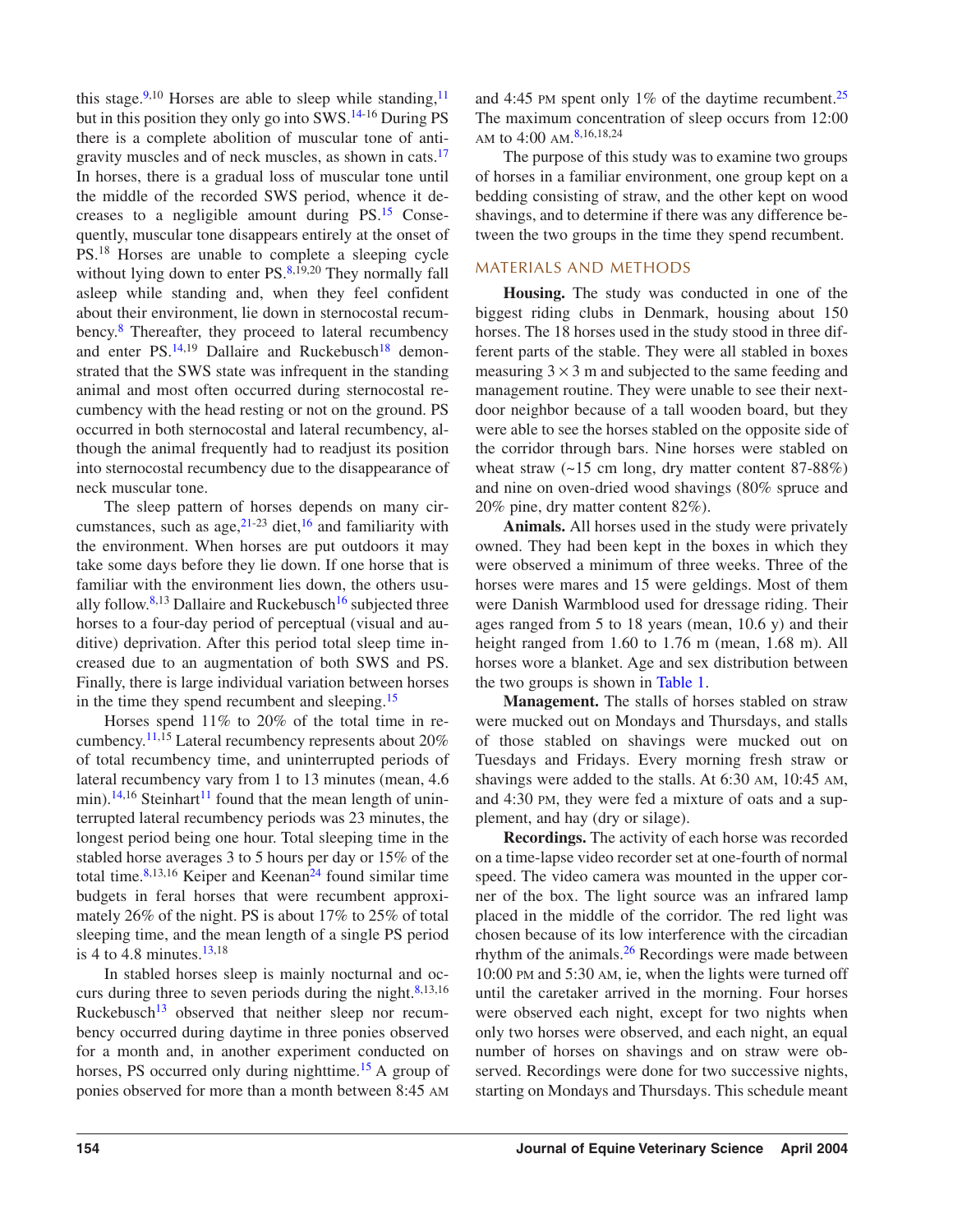<span id="page-2-0"></span>

| <b>Straw</b>  | <b>Lateral</b><br>recumbency | <b>Sternal</b><br>recumbency | <b>Wood</b><br>shavings | <b>Lateral</b><br>recumbency | <b>Sternal</b><br>recumbency |
|---------------|------------------------------|------------------------------|-------------------------|------------------------------|------------------------------|
| G, 7 y        | 27.3                         | 29.0                         | G, 7y                   | 1.0                          | 38.4                         |
|               | 29.5                         | 37.0                         |                         | 8.2                          | 46.1                         |
| G, 13y        | 21.8                         | 27.9                         | M, 7 y                  | 6.5                          | 35.2                         |
|               | 24.1                         | 38.0                         |                         | 11.2                         | 16.6                         |
| M, 7 y        | 31.0                         | 28.8                         | G, 13 y                 | 9.5                          | 20.5                         |
|               | 32.9                         | 21.6                         |                         | 8.2                          | 27.6                         |
| G, 11 y       | 10.8                         | 20.0                         | G, 12 y                 | 8.0                          | 17.1                         |
|               | 25.5                         | 32.1                         |                         | 10.6                         | 15.1                         |
| G, 18y        | 15.9                         | 23.0                         | G, 11 y                 | 5.4                          | 38.6                         |
|               | $\star$                      | $\star$                      |                         | 6.8                          | 31.0                         |
| G, 18 y       | 14.9                         | 17.0                         | G, 13 y                 | 11.6                         | 32.3                         |
|               | 5.2                          | 22.3                         |                         | 5.5                          | 24.2                         |
| G, 5y         | 18.2                         | 13.3                         | G, 14 y                 | 10.9                         | 19.2                         |
|               | 24.4                         | 20.0                         |                         | 0.4                          | 19.6                         |
| G, 8y         | 8.9                          | 48.8                         | M, 7 y                  | 0.0                          | 29.1                         |
|               | 15.2                         | 32.4                         |                         | 1.6                          | 27.7                         |
| Mean $\pm$ SD | $20.4 \pm 8.4$               | $27.4 \pm 9.3$               | Mean $\pm$ SD           | $6.6 \pm 4.0$                | $27.4 \pm 9.2$               |

G, Gelding; M, mare.

\*This horse was not recorded the second night because of technical problems.

that on the first night the stalls of horses on straw had been mucked out, and on the second night of recording the stalls of horses on shavings had been mucked out.

**Observations.** From the video recordings it was registered how much time each horse spent in lateral and sternal recumbency, the total time of recumbency per night, and at what time recumbency was achieved. Sternal recumbency was defined as the asymmetrical sternoabdominal posture in which the lateral surfaces of the flexed underneath limbs are applied to the ground in such a way that the sternum and abdomen rest on the ground to the right or left of the midline, with the muzzle resting on the ground, a forelimb, or not at all. Lateral recumbency was defined as a right or left posture in which the upper forelimb is anterior to the lower forelimb, the hind limbs are extended, and the head is resting on the ground[.12](#page-5-0) Furthermore, it was recorded how many times the horses progressed from one posture to another, how many times they laid down and stood up, and if they had any difficulty doing so. Because we observed that the horses sometimes made an attempt to roll over before rising, these attempts were also recorded. A *t* test was used to determine whether the difference between means were significant, conducted at  $P < .05$ .

# RESULTS

Of the 16 horses observed, one was observed for one night only because of technical problems. Each horse was observed for an average of 7.2 hours per night.

The mean total time the horses spent recumbent did not differ between the two groups (166.8 min for horses on straw, and 133.8 min for horses on shavings,  $P > 0.1$ . The mean time spent in sternal recumbency was the same for the two groups (5.6 min). The time spent in lateral recumbency was almost three times longer for the horses on straw (mean, 57.5 min) than for those on shavings (mean, 19.3 min) ( $P < .001$ ). There were consistent individual differences between the 16 horses in time spent recumbent, but there was no significant difference between the first and the second night of recording. The longest period of noninterrupted lateral recumbency was significantly longer for the horses on straw than for those on shavings ( $P < .001$ ), and the longest period of noninterrupted sternal recumbency did not differ between the two groups (Table 1).

Most recumbent rest occurred from midnight until early morning; the horses did not spend much time recumbent before midnight ([Fig](#page-3-0) 1). They would usually rise some time before the caretaker arrived in the morning. There was no difference between the two groups in relation to the time of night they lay down. In the beginning of the night the horses were mostly engaged with the bedding. Thereafter they appeared to become drowsy. Head and ears would drop and they would stand still for a long while. They would then wander around, apparently to find a good place to lie down and, finally, lie down in sternal recumbency. From the sternal position they would either rise again or shift to lateral recumbency. Usually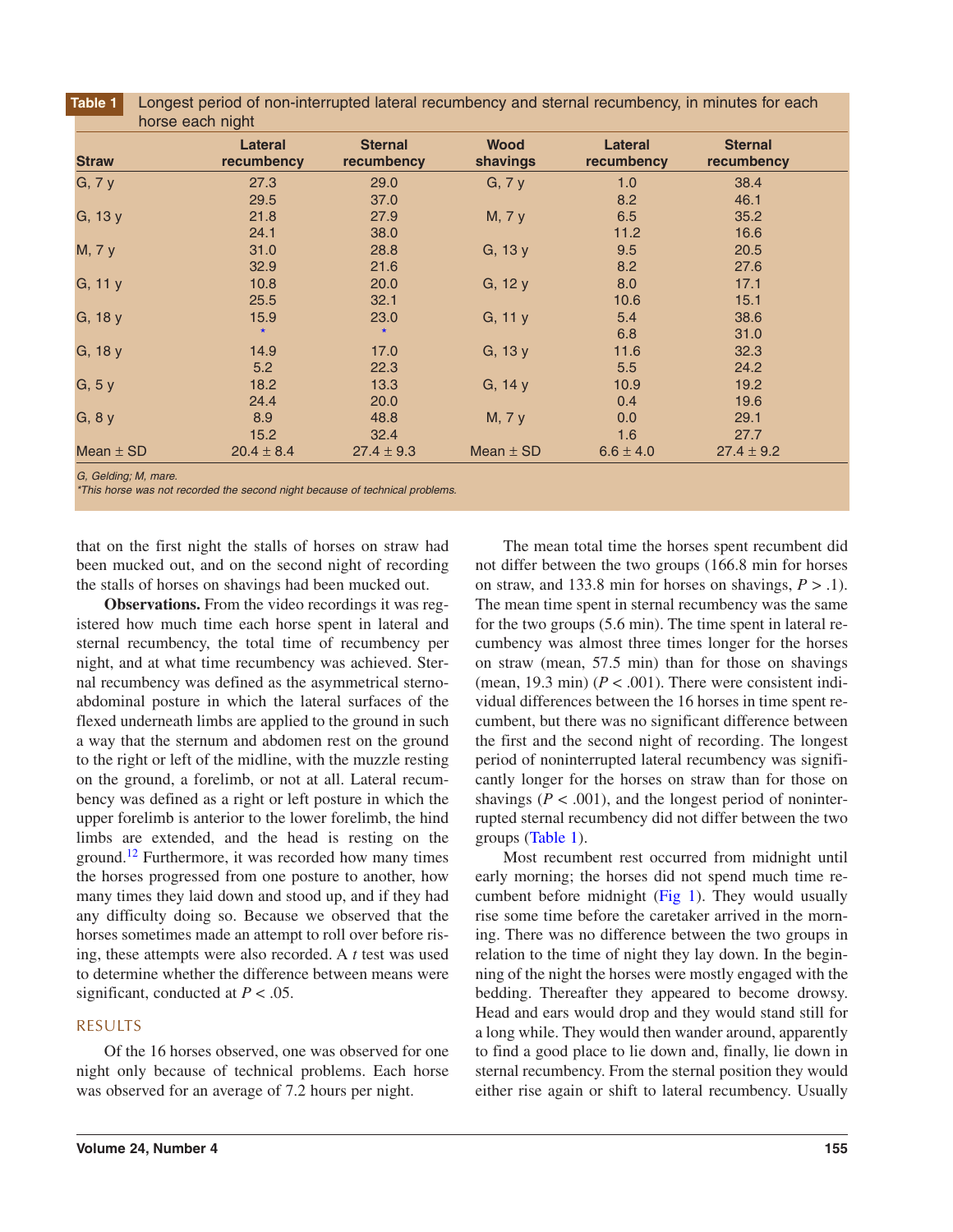<span id="page-3-0"></span>

Figure. Mean percentage of time spent recumbent at various times of the night. A, 10:00 PM–12:00 AM; B, 12:00–2:00 AM; **C**, 2:00–4:00 AM; **D**, 4:00–5:30 AM.

the horses then altered between lateral and sternal recumbency (mean, 6 times), before getting up [\(Table 2\)](#page-4-0). The horses had 2 to 4 favorite sites for achieving recumbency in the box. Mostly they laid close to the wall, sometimes making it difficult to progress from sternal to lateral position because the head bumped into the wall. Sometimes they would rest the head against the wall, a position that was considered lateral recumbency.

Before getting up from recumbency, almost all the horses seemed to make some attempts to roll over before getting up [\(Table 3\).](#page-4-0) Of the 108 observed rising events, 34 (31.5%) were preceded by at least one rolling attempt. Thirteen of the 16 observed horses performed this behavior at least one time, but none of the horses performed it every time they rose. It seemed as if the horses tried to roll from one side to the other 1 to 4 times, but never succeeded in doing so. Immediately after these attempts the horses would rise normally. In slow motion it was obvious how some of the horses moved away from the box wall while performing the rolling. The behavior was independent of the type of bedding.

#### DISCUSSION

Although the total time horses spent recumbent did not differ significantly between those kept on straw and those kept on wood shavings, the time spent in lateral recumbency was three times longer for horses on straw than for those on shavings. The reason why a similar difference was not found in other studies may be due to the experimental design, in that the horses in our study were observed in a familiar environment, whereas horses in earlier studies were observed in unfamiliar environments.

Because familiarity affects the time horses spend recumbent, $8,13$  the experimental conditions may have affected the results in other studies.

Recumbency may be influenced by factors such as depth, softness, texture, cleanliness, smell, and insulation properties of the bedding material. The bedding used in the two observed groups was generally very clean, because the owners removed wet bedding and manure before leaving their horse in the evening, and neither the wood shavings nor the straw felt damp to the touch. Furthermore, the fact that all the horses wore a blanket may have influenced their perception of the bedding, both regarding the cleanliness and the insulation properties. It is thus possible that horses without blankets are more sensitive to the bedding, resulting in a bigger difference in time spent in lateral recumbency. The depth of the bedding varied between the horses, partly because those on straw would eat some of their bedding during the day, and partly because the amount of bedding material was not measured exactly. Subjectively, when stepping on the bedding, the wood shavings felt softer and more elastic than a bedding of straw. It is possible, however, that firm bedding is more natural to horses, or that the smell or texture of straw is more appealing than that of wood shavings.

The results of this study raise the question whether horses on shavings get less PS than those on straw. Considering that horses must lie down in lateral recumbency to enter PS, the horses on straw could have up to three times more PS than those on shavings. It has been reported that horses in the wild spend less time in lateral recumbency (2-9% of the night<sup>[21,](#page-5-0)22</sup>) than stabled horses (5-15% observed in this study). It is most likely that the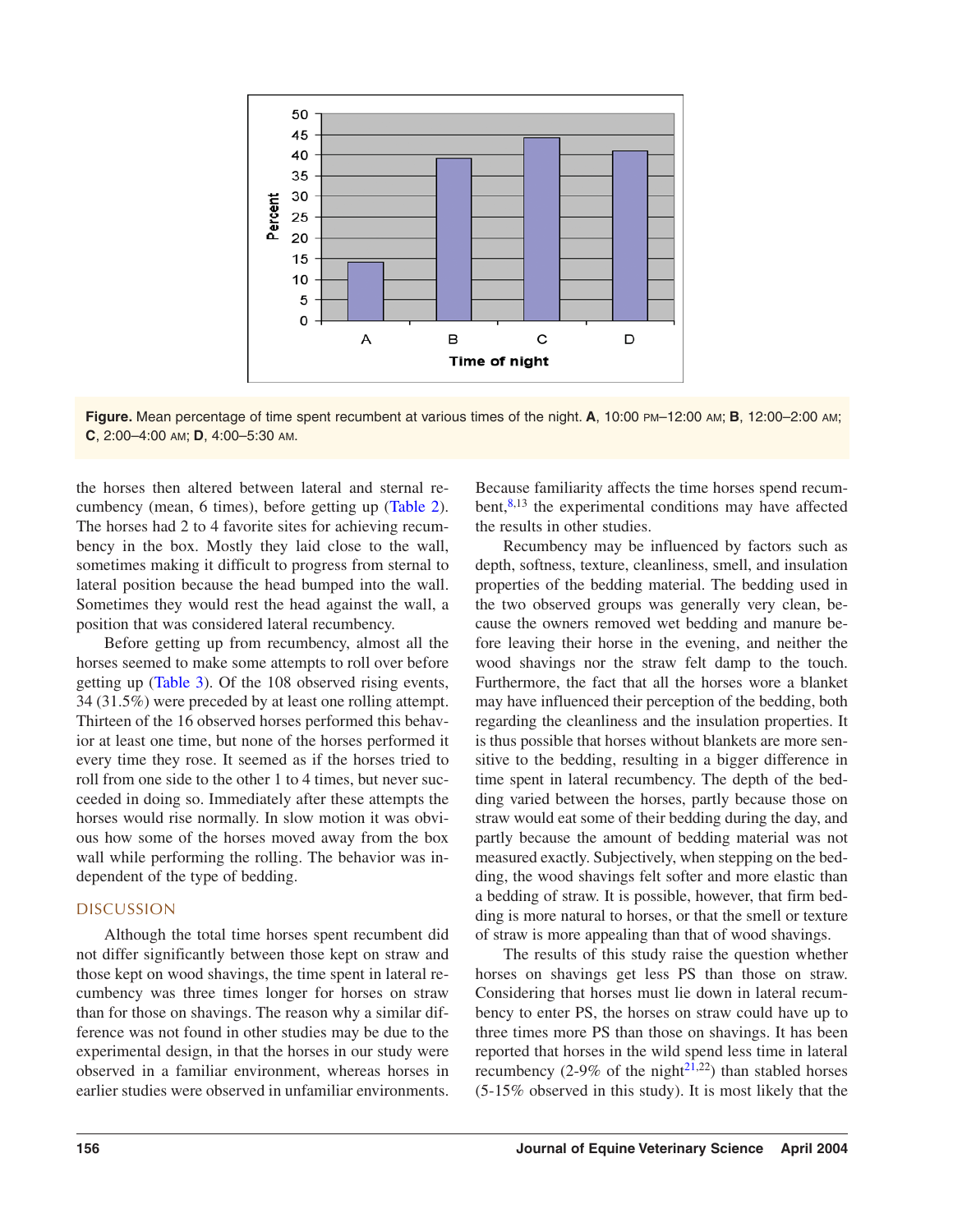<span id="page-4-0"></span>

| Table 2        | Frequency (mean) of different activities       |                                               |                                               |                                                           |  |
|----------------|------------------------------------------------|-----------------------------------------------|-----------------------------------------------|-----------------------------------------------------------|--|
| <b>Bedding</b> | Mean No. of<br>episodes getting<br>up and down | Mean No. of<br>episodes lateral<br>recumbency | Mean No. of<br>episodes sternal<br>recumbency | Mean No. of<br>episodes attempts to<br>roll before rising |  |
| <b>Straw</b>   | 3.33                                           | 7.07                                          | 9.60                                          | 1.00                                                      |  |
| Wood shavings  | 3.62                                           | 6.06                                          | 9.13                                          | 1.19                                                      |  |

| <b>Straw</b>    | G, 7y | G, 13y         | <b>M, 7 y</b> | G, 11v  | G, 18y        | G, 18y         | G, 5y          | G, 8y  |
|-----------------|-------|----------------|---------------|---------|---------------|----------------|----------------|--------|
| Night 1         |       |                |               | 2       | $\Omega$      |                | 2              | 2      |
| Night 2         |       |                |               | 0       | $\star$       | $\overline{0}$ | $\overline{2}$ | 0      |
| <b>Shavings</b> | G, 7y | M, 7 y         | G, 13y        | G, 12 y | G, 11y        | G, 13v         | $G, 14$ y      | M, 7 y |
| Night 1         |       | $\mathcal{P}$  |               |         | $\Omega$      | $\Omega$       | $\Omega$       | 0      |
| Night 2         |       | $\overline{2}$ | $\mathcal{P}$ | 4       | $\mathcal{P}$ | 3              | $\Omega$       | 0      |

\*This horse was not recorded the second night because of technical problems.

long uninterrupted episodes spent in lateral recumbency reflect horses that are relaxed and comfortable, and that the amount of PS these horses get is the amount that stabled horses need.

PS is sometimes termed the sleep of the body because of the general muscular relaxation, whereas SWS is known as the sleep of the mind. $27$  Various hypotheses exist about the function of sleep, eg, that PS may play a role in maintaining the functioning of catecholaminecontaining neurones in the central nervous system. $^{28}$  $^{28}$  $^{28}$ Oswald<sup>[29](#page-5-0)</sup> proposes that PS is a nonspecific indication of many forms of syntheses within cerebral neurones. He suggests that the main function of SWS is for bodily restitution, while PS may be mainly for brain repair.

Various studies have analyzed whether sleep, and in particular PS, is a necessary and vital part of our physiologic and psychologic well-being. In man, deprivation of PS by awakening the subject at the onset of each PS episode led to psychologic disturbances such as anxiety, irritability, difficulty in concentrating, and an increased incidence of PS when sleep was again undisturbed.<sup>[10](#page-5-0)</sup> In rabbits that were disturbed by noise during 24 hours, PS was almost completely inhibited, whereas SWS was not. After the noise period, the animals recovered the missing PS episodes, indicating that PS may be of fundamental physiologic importance[.30](#page-5-0) In cats selectively deprived of PS, an increasing need for PS appears, and after more than 8 days of PS deprivation, behavioral disturbances such as drowsiness and hypersexuality may appear. In addition, during recovery from selective PS deprivation, a rebound of PS appears[.31](#page-5-0) It is thus likely that PS is important in regard to productivity and performance, raising the question whether the welfare of horses bedded on shavings is in any way compromised, and whether these horses perform less effectively than those bedded on straw.

The owners of the horses in this study reported various reasons for keeping their horse on shavings. Some had chosen this bedding because they believed that their horse would become too fat if kept on straw. One horse once had colic when stabled on straw, another had an allergic reaction that might have been caused by straw, and a third horse suffered from respiratory problems. Finally, one owner thought shavings were more hygienic and easier to clean than straw. If horses' welfare is compromised when stabled on shavings, however, and their performance is reduced because of lack of PS, only few of these reasons seem to justify the use of wood shavings.

The time budget of recumbency of the horses in this study was very similar to that described by other authors. $8,16,18,24$  The fact that most recumbency occurred between midnight and early morning explains why some horse owners are convinced that their horse never lies down, as they have never seen it doing so.

The rolling attempts observed in many of the horses before getting up have, to the best of our knowledge, never been described before. It is doubtful that the behavior has anything to do with grooming behavior. Instead, it appears to be an attempt to get away from the box wall in order to be able to make the forward movement to get up. If so, the observation gives rise to the question about box size. According to a Danish recommendation the length of the walls of the box on each side should be at least twice